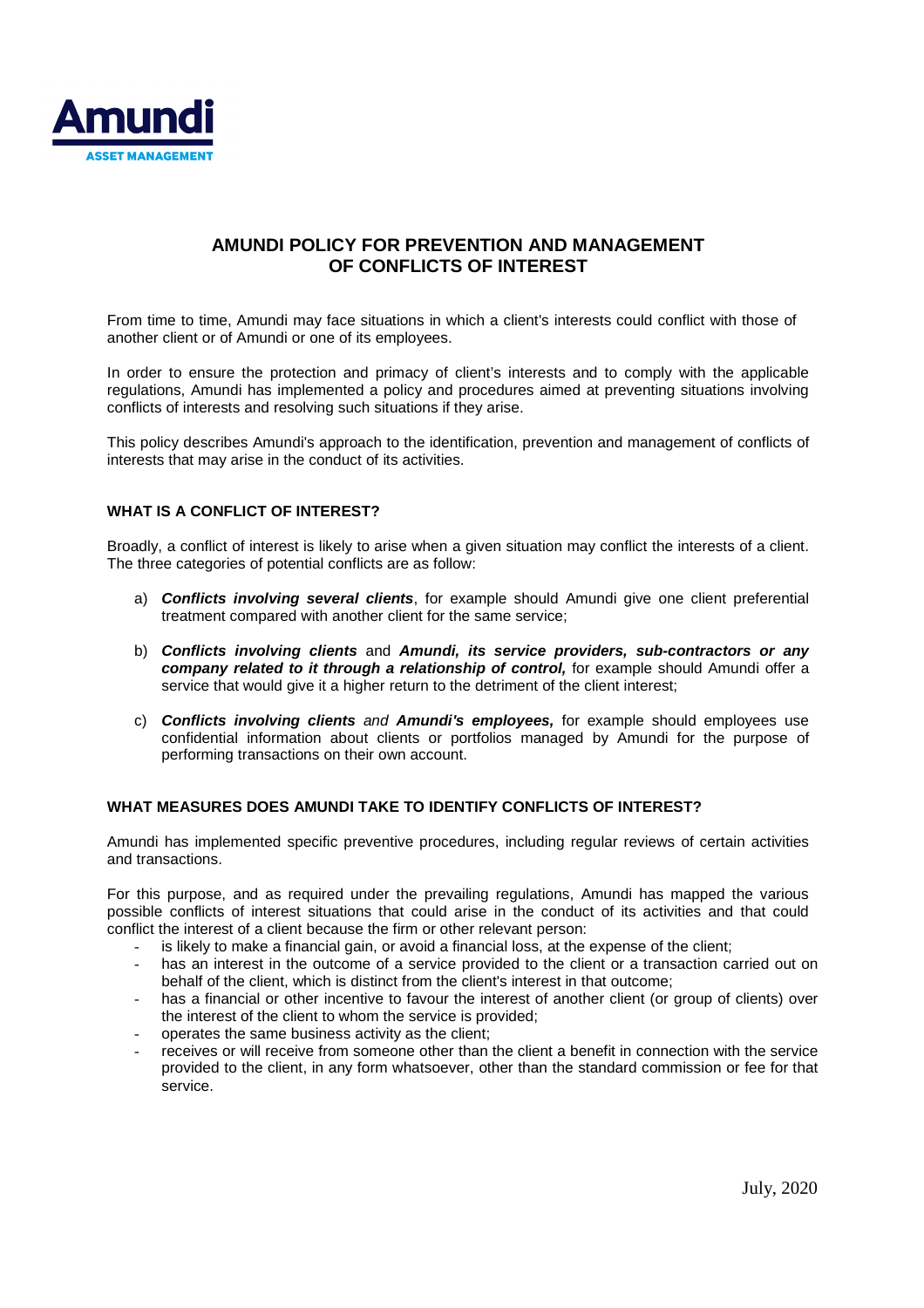

This report is updated regularly and at least once a year to incorporate developments and changes in Amundi's business activities. It is used as a basis to ensure that appropriate organisational arrangements and procedures are in place to prevent and manage potential conflicts of interest, that appropriate controls are performed and that the results are satisfactory.

The report covers:

- Investment management (fair and equal treatment of portfolios, transfers between portfolios, preallocation of orders, etc.);
- Direct and indirect fees received by Amundi (transparency of information and fees, etc.);
- Amundi's organisation structure (segregation of functions and activities, staff compensation and code of conduct);
- Independence from third party shareholders or clients in conducting its business activities (selecting service providers, intermediaries and counterparties, investment choices, voting at general meetings, etc.);
- Amundi proprietary trading and employee personal account dealing.

## **WHAT MEASURES DOES AMUNDI TAKE TO PREVENT AND MANAGE CONFLICTS OF INTEREST?**

#### **Organisational measures**

Amundi is structured in such a way as to segregate functions that are vulnerable to conflicts of interest, right up to Senior Management level. Fund management, trading, middle-office, valuation (outsourced) and marketing teams are therefore clearly segregated.

Control functions (Risk Management, Compliance) also have a business line at Group level to ensure that they are completely independent, and they monitor the Group's business activities on a continuous basis to make sure that internal control procedures are appropriate.

"Physical" independence (secured access to premises) and security of confidential information held, is also ensured through clearance procedures that limit access on a strictly needs basis only.

There is a system for employees to report any potential or actual conflict of interest situations.

#### **Procedures and controls**

The key measures and controls implemented by Amundi to prevent and manage conflicts of interest are as follows:

• An **internal policy for managing conflicts of interest, which includes instructions employees,** has to comply with in order to identify, prevent and manage conflicts of interest.

The internal regulations and their code of ethics appendices, together with the many specific application procedures, provide a framework for controlling the risk that Amundi staff might benefit from information held at the clients' expense or act on interests that could conflict the interest of the client. They include procedures governing employees' personal transactions, reporting gifts and benefits received, and

reporting outside business activities or executive offices to make sure they are compatible with the employee's activity within Amundi.